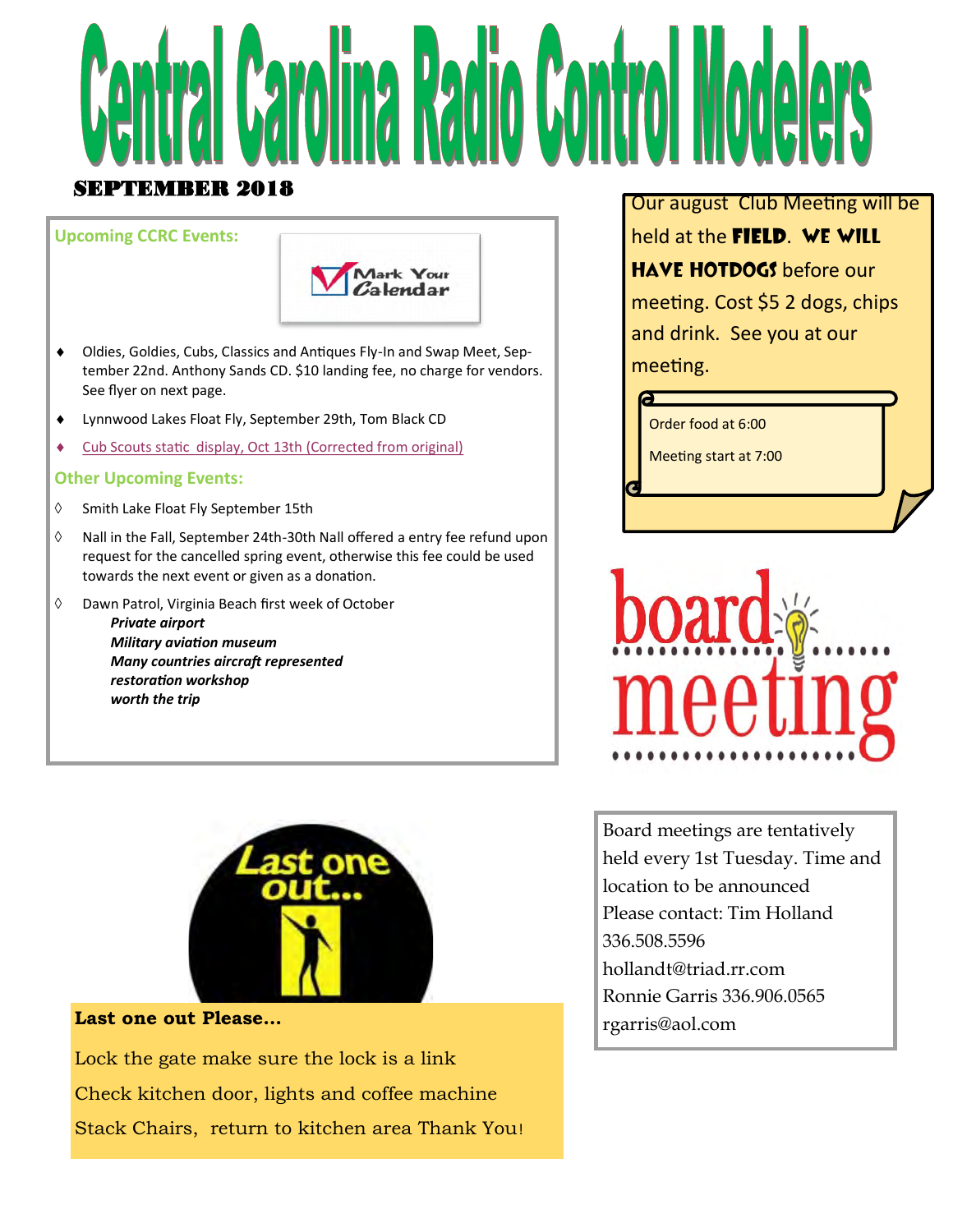# What's Going Om At the Flying Field

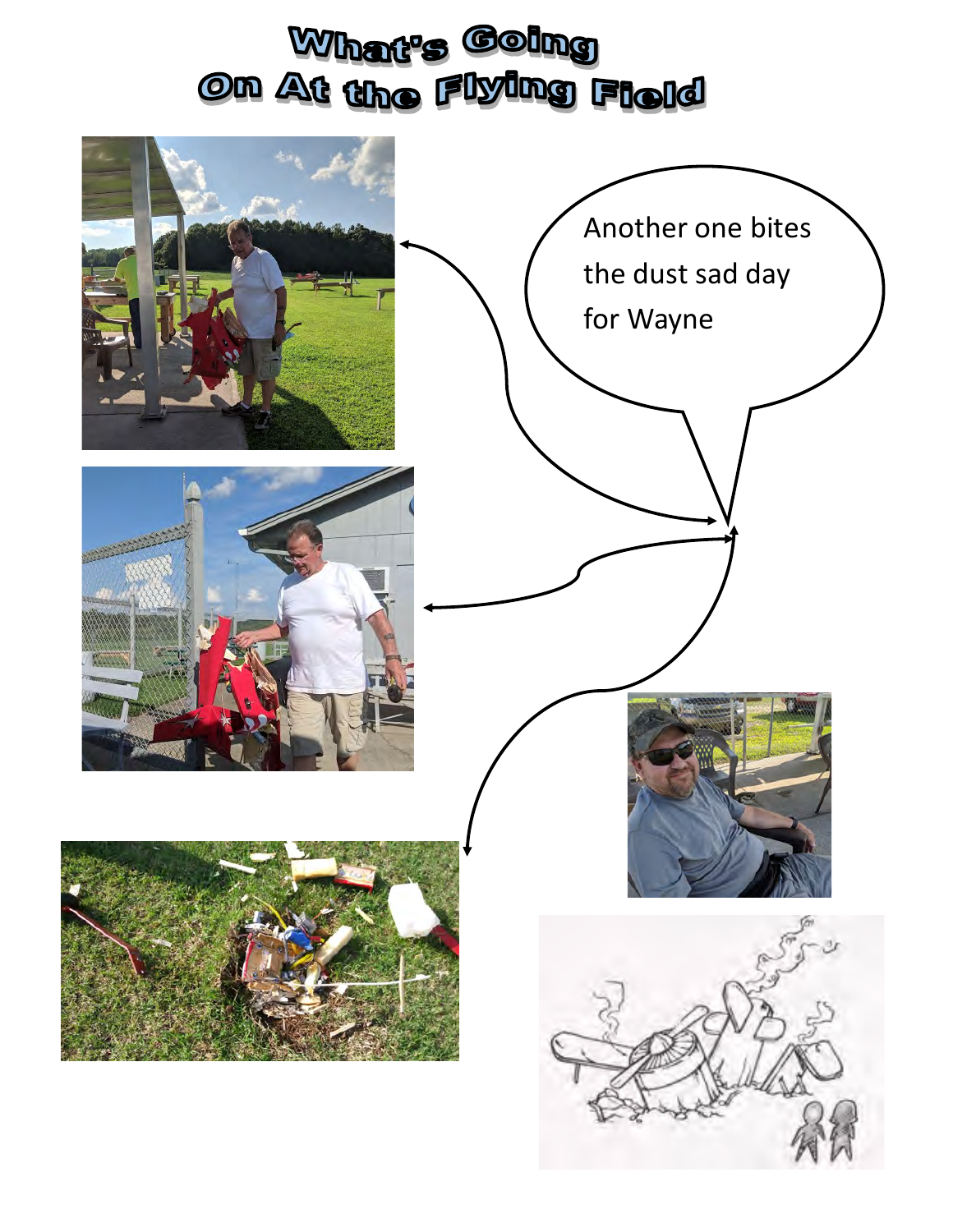John amsden sent these pictures in. Here's some pics of his latest project. Balsa USA kit - DH 4 bomber. 127 inch wingspan. 44 lbs DLE 55 RE powerplant. Thanks for the pictures John.











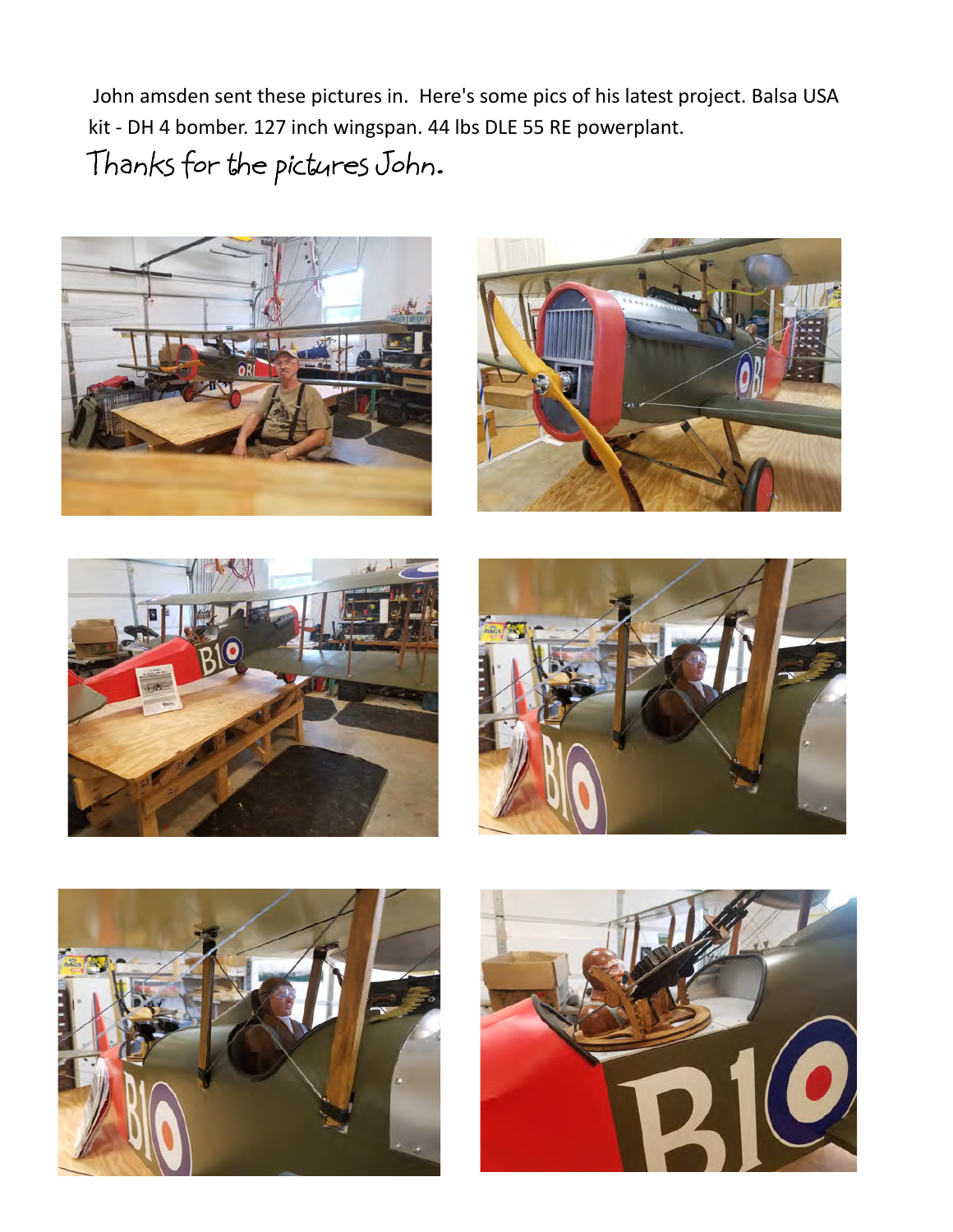

### **CENTRAL CAROLINA R/C MODELERS**

### **OLDIE GOLDIES FUN FLY**

**CUBS, CLASSICS AND ANTIQUES** 

### SATURDAY, SEPTEMBER 22, 2018

 $9:00am - 2:00pm$ Come out for a relaxing day of flying and bargain hunting!

\$10.00 Landing Fee No Vendor Fee (Bring your own table)

All types of aircraft are welcome except turbine

Pilot Registration and Swap Meet setup begins at 8:00am



Pilots meeting at 9:00am

Lunch will be available for a small fee

Primitive Camping available (Please call for camping site)

Facilities on site

For more information and campsite contact:

Anthony Sands 336-963-2198 hotwheelz1966@hotmail.com

David Johnson 336-736-7640

SPECTATORS ALWAYS WELCOME!

Club Field: 6256 Davis Country Rd. Randleman, NC

This is an AMA Sanctioned Event www.ccrcm.com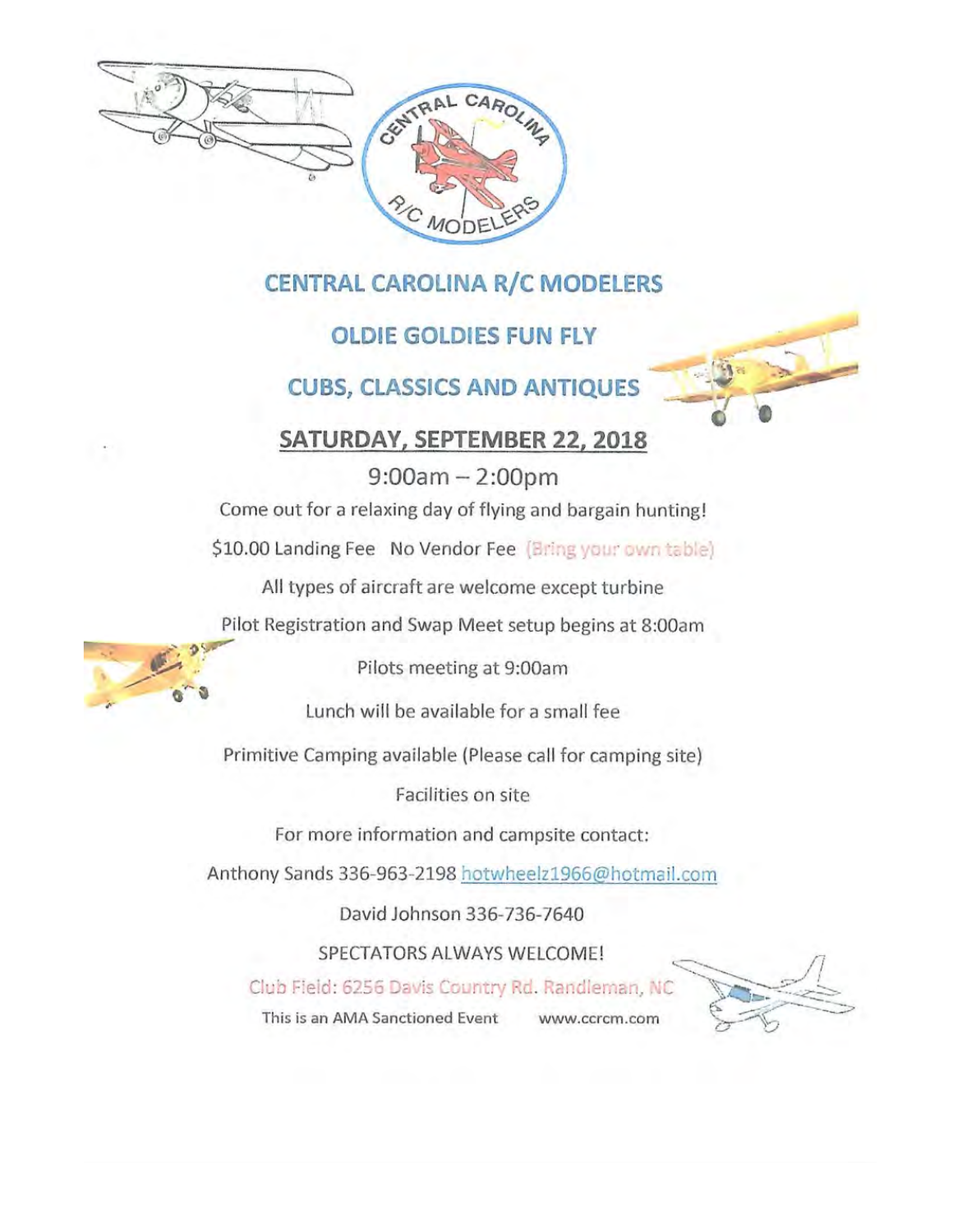

# **RCEFF 2018**

# **The must Fly<br>Electric** event of the Year!

**WHEN August 24th-26th** 

**Anderson RC** 2018 Sponsor https://www.facebook.com/an dersonrc2008/ We "Like'em" on **FACEBOOK!** 

## **WHERE Riverside Aeromodelers Society Club Field, East Bend, NC**

Electric Flying Extravaganza: Airplanes, Helicopters, Sailplanes, Shocking Experience. Come on Out!!

**WWW.RIVERSIDERC.COM** 



# FI FATRIA ONI V **EVENT!**

### **LANDING FEE**

\$25 for the entire event

- Prize Give-Aways valued over 2k for Registered Pilots (over 8 ARFS!)
- > See Reverse Side for **Prize Examples**
- $\geq 50/50$  Drawing
- $\epsilon$  Exclusive Raffle for **E-flite Opterra BNF**
- **Anything Electric Goes!**
- **Fixed Wing Balloon Bust!**
- Special Intervals for Heli!
- **Cut the Ribbon Run!**
- v 1000 foot runway
- v **Covered Spectator Area**
- Camping allowed
- Ample parking / Pit Space √
- Clean Port-a-Lets -x2
- Food on-site
- **Canopy Tents Welcome**
- ☆ World Renown RAMS Hot Dogs

### For info:

mjholbrook@aol.com howardbass60@hotmail.com bakerma777@yahoo.com Map on reverse side GPS: M36°13555' WA80°26739